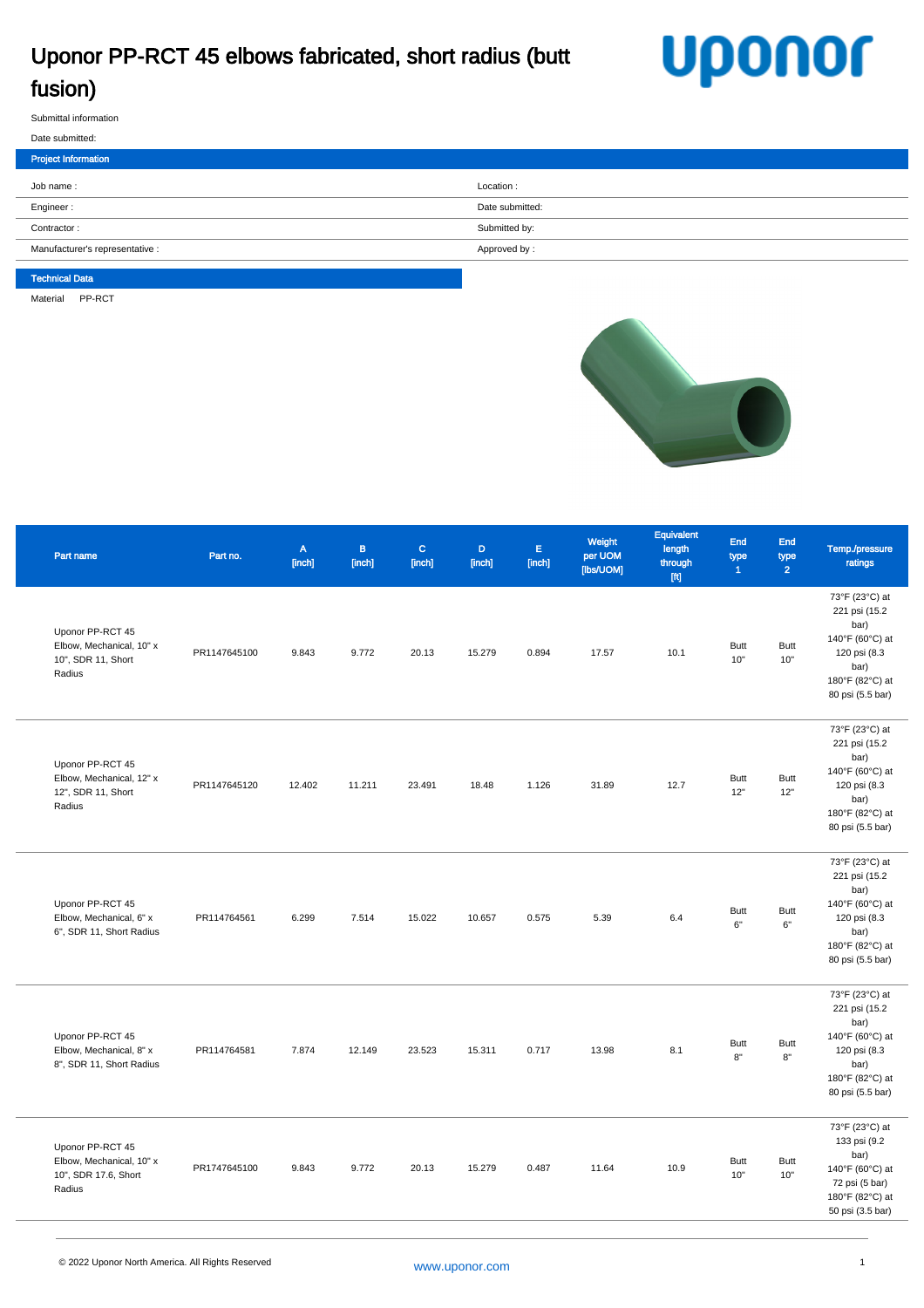| Uponor PP-RCT 45<br>Elbow, Mechanical, 12" x<br>12", SDR 17.6, Short<br>Radius | PR1747645120 | 12.402 | 11.211 | 23.491 | 18.48  | 0.705                       | 19.82 | 13.7    | Butt<br>12"        | <b>Butt</b><br>12"                 | 73°F (23°C) at<br>133 psi (9.2<br>bar)<br>140°F (60°C) at<br>72 psi (5 bar)<br>180°F (82°C) at<br>50 psi (3.5 bar)             |
|--------------------------------------------------------------------------------|--------------|--------|--------|--------|--------|-----------------------------|-------|---------|--------------------|------------------------------------|--------------------------------------------------------------------------------------------------------------------------------|
| Uponor PP-RCT 45<br>Elbow, Mechanical, 6" x<br>6", SDR 17.6, Short<br>Radius   | PR1747645600 | 6.299  | 7.554  | 15.089 | 10.685 | 0.358                       | 3.63  | $\bf 7$ | <b>Butt</b><br>6"  | <b>Butt</b><br>$6\rlap{.}^{\circ}$ | 73°F (23°C) at<br>133 psi (9.2<br>bar)<br>140°F (60°C) at<br>72 psi (5 bar)<br>180°F (82°C) at<br>50 psi (3.5 bar)             |
| Uponor PP-RCT 45<br>Elbow, Mechanical, 8" x<br>8", SDR 17.6, Short<br>Radius   | PR1747645800 | 7.874  | 12.149 | 23.523 | 15.311 | 0.449                       | 9.26  | 8.7     | <b>Butt</b><br>8"  | <b>Butt</b><br>$8\mathrm{"}$       | 73°F (23°C) at<br>133 psi (9.2<br>bar)<br>140°F (60°C) at<br>72 psi (5 bar)<br>180°F (82°C) at<br>50 psi (3.5 bar)             |
| Uponor PP-RCT 45<br>Elbow, Mechanical, 10" x<br>10", SDR 9, Short Radius       | PR947645100  | 9.843  | 9.772  | 20.13  | 15.279 | 1.098                       | 20.84 | 9.6     | Butt<br>10"        | <b>Butt</b><br>10"                 | 73°F (23°C) at<br>270 psi (18.6<br>bar)<br>140°F (60°C) at<br>149 psi (10.3<br>bar)<br>180°F (82°C) at<br>100 psi (6.9<br>bar) |
| Uponor PP-RCT 45<br>Elbow, Mechanical, 12" x<br>12", SDR 9, Short Radius       | PR947645120  | 12.402 | 11.211 | 23.491 | 18.48  | 1.228                       | 38.03 | 12      | <b>Butt</b><br>12" | <b>Butt</b><br>12"                 | 73°F (23°C) at<br>270 psi (18.6<br>bar)<br>140°F (60°C) at<br>149 psi (10.3<br>bar)<br>180°F (82°C) at<br>100 psi (6.9<br>bar) |
| Uponor PP-RCT 45<br>Elbow, Mechanical, 6" x<br>6", SDR 9, Short Radius         | PR94764561   | 6.299  | 7.357  | 14.754 | 10.546 | 0.705                       | 6.48  | 6       | <b>Butt</b><br>6"  | <b>Butt</b><br>$6\mathrm{"}$       | 73°F (23°C) at<br>270 psi (18.6<br>bar)<br>140°F (60°C) at<br>149 psi (10.3<br>bar)<br>180°F (82°C) at<br>100 psi (6.9<br>bar) |
| Uponor PP-RCT 45<br>Elbow, Mechanical, 8" x<br>v<br>8", SDR 9, Short Radius    | PR94764581   | 7.874  | 12.149 | 23.523 | 15.311 | 0.882                       | 16.58 | 7.6     | Butt<br>8"         | <b>Butt</b><br>8"                  | 73°F (23°C) at<br>270 psi (18.6<br>bar)<br>140°F (60°C) at<br>149 psi (10.3<br>bar)<br>180°F (82°C) at<br>100 psi (6.9<br>bar) |
| Installation                                                                   |              |        |        |        |        | <b>Related applications</b> |       |         |                    |                                    |                                                                                                                                |

| Codes              | Standards                              | Listings                                                    |
|--------------------|----------------------------------------|-------------------------------------------------------------|
| <b>CMC IMC UMC</b> | ASTM E84 NSF-14 ASTM F2389 CSA B137.11 | ICC-ES-PMG 1106 IAPMO-R&T 8358 QAI P321-5 IAPMO K-<br>12775 |

I

- -